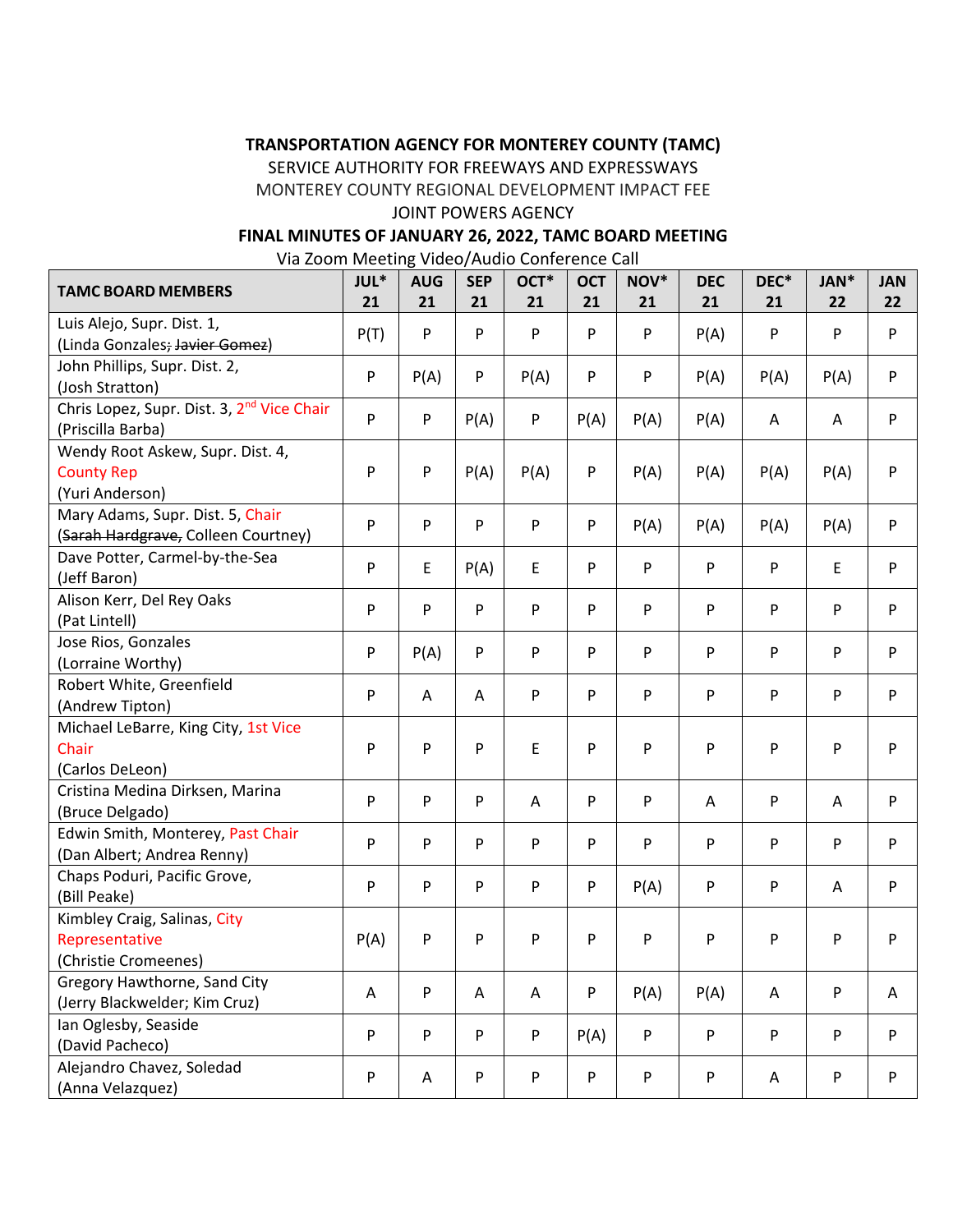|                                                                                               | JUL*       | <b>AUG</b> | <b>SEP</b> | OCT*       | <b>OCT</b> | <b>NOV</b> | <b>DEC</b> | <b>DEC</b> | <b>JAN</b> | <b>JAN</b> |
|-----------------------------------------------------------------------------------------------|------------|------------|------------|------------|------------|------------|------------|------------|------------|------------|
| <b>Ex Officio Members:</b>                                                                    | 21         | 21         | 21         | 21         | 21         | ∗          | 21         | $*21$      | $*22$      | 22         |
|                                                                                               |            |            |            |            |            | 21         |            |            |            |            |
| Maura Twomey, AMBAG                                                                           |            |            |            |            |            |            |            |            |            |            |
| (Heather. Adamson, Bupendra Patel,                                                            | P          | P(A)       | P          | A          | P(A)       | A          | P          | A          | A          | P          |
| Paul Hierling)                                                                                |            |            |            |            |            |            |            |            |            |            |
| Tim Gubbins, Caltrans, Dist. 5                                                                |            |            |            |            |            |            |            |            |            |            |
| (Scott Eades, Orchid Monroy Ochoa,                                                            | E          | P(A)       | P(A)       | Α          | P          | Α          | P(A)       | Α          | Α          | P(A)       |
| John Olejnik, Richard Rosales)                                                                |            |            |            |            |            |            |            |            |            |            |
| Richard Stedman,                                                                              |            |            |            |            |            |            |            |            |            |            |
| Monterey Bay Air Resources District<br>(Alan Romero, David Frisbey, Amy                       | E          | P          | P          | A          | P(A)       | A          | P          | A          | A          | P(A)       |
| Clymo)                                                                                        |            |            |            |            |            |            |            |            |            |            |
| Bill Sabo, Monterey Regional Airport                                                          |            |            |            |            |            |            |            |            |            |            |
| District (Richard Searle)                                                                     | E          | P          | P          | A          | P          | A          | ${\sf P}$  | A          | A          | P          |
| Carl Sedoryk, Monterey-Salinas Transit                                                        |            |            |            |            |            |            |            |            |            |            |
| (Lisa Rheinheimer, Michelle                                                                   | E          | P(A)       | P          | A          | P(A)       | A          | A          | A          | Α          | P(A)       |
| Overmeyer)                                                                                    |            |            |            |            |            |            |            |            |            |            |
|                                                                                               |            |            |            |            |            |            |            |            |            |            |
| Aurelio Gonzalez-Gomez, Watsonville                                                           | E          | Α          | A          | Α          | A          | A          | A          | A          | Α          | A          |
| Eduardo Ochoa, CSUMB                                                                          | E          | A          | Α          | Α          | P          | Α          | Α          | A          | A          | Α          |
| (Andre Lewis, Larry Samuels)                                                                  |            |            |            |            |            |            |            |            |            |            |
| $P = present$ ; $P(A) = alternate present$ ; $E = excused absence$ ; $A = un noticed absence$ |            |            |            |            |            |            |            |            |            |            |
| *Special Meeting                                                                              |            |            |            |            |            |            |            |            |            |            |
|                                                                                               | <b>JUL</b> | <b>AUG</b> | <b>SEP</b> | <b>OCT</b> | <b>OCT</b> | <b>NOV</b> | <b>DEC</b> | DEC*       | JAN*       | <b>JAN</b> |
| <b>TAMC STAFF</b>                                                                             | $21*$      | 21         | 21         | $21*$      | 21         | ∗          | 21         | 21         | 22         | 22         |
|                                                                                               |            |            |            |            |            | 21         |            |            |            |            |
| D. Bilse, Principal Engineer                                                                  | E          | E          | P          | E          | P          | E          | P          | E          | E          | P          |
| D. Delfino, Finance Officer/Analyst                                                           | E          | E          | P          | E          | P          | E          | P          | E          | E          | P          |
| R. Goel, Dir. Finance & Administration                                                        | P          | P          | P          | P          | P          | E          | P          | E          | E          | P          |
| A. Green, Principal Transp. Planner                                                           | E          | P          | P          | E          | P          | E          | P          | E          | E          | P          |
| A. Guther, Asst. Transportation Planner                                                       |            |            |            |            | P          | P          | P          | E          | E          | P          |
| K. Hansen, Legal Counsel                                                                      | P          | P          | P          | P          | P          | E          | P          | P          | P          | P          |
| A. Hernandez, Asst. Transp. Planner                                                           |            | P          | P          | E          | P          | P          | P          | E          | E          | P          |
| M. Montiel, Administrative Assistant                                                          | E          | P          | P          | E          | P          | P          | P          | E          | E          | P          |
| T. Muck, Executive Director                                                                   | P          | P          | P          | P          | P          | E          | P          | P          | P          | P          |
| E. Rodriguez, Clerk of the Board/                                                             | E          | P          | E          | P          | P          | E          | P          | P          | P          | P          |
| Senior Administrative Assistant                                                               |            |            |            |            |            |            |            |            |            |            |
| J. Strause, Transportation Planner                                                            |            |            |            |            |            |            | P          | P          | E          | P          |
| L. Terry, Accounting Assistant                                                                | E          | P          | Α          | E          | Α          | E          | E          | E          | E          | P          |
| C. Watson, Director of Planning                                                               | E          | P          | P          | P          | P          | E          | P          | E          | E          | P          |
| L. Williamson, Senior Engineer                                                                | E          | ${\sf P}$  | P          | E          | P          | E          | P          | E          | E          | P          |
| T. Wright, Community Outreach                                                                 | E          | P          | P          | E          | P          | P          | E          | E          | E          | P          |
| M. Zeller, Director of Programming &<br>Project Delivery                                      | E          | P          | P          | P          | P          | E          | P          | P          | P          | P          |
|                                                                                               |            |            |            |            |            |            |            |            |            |            |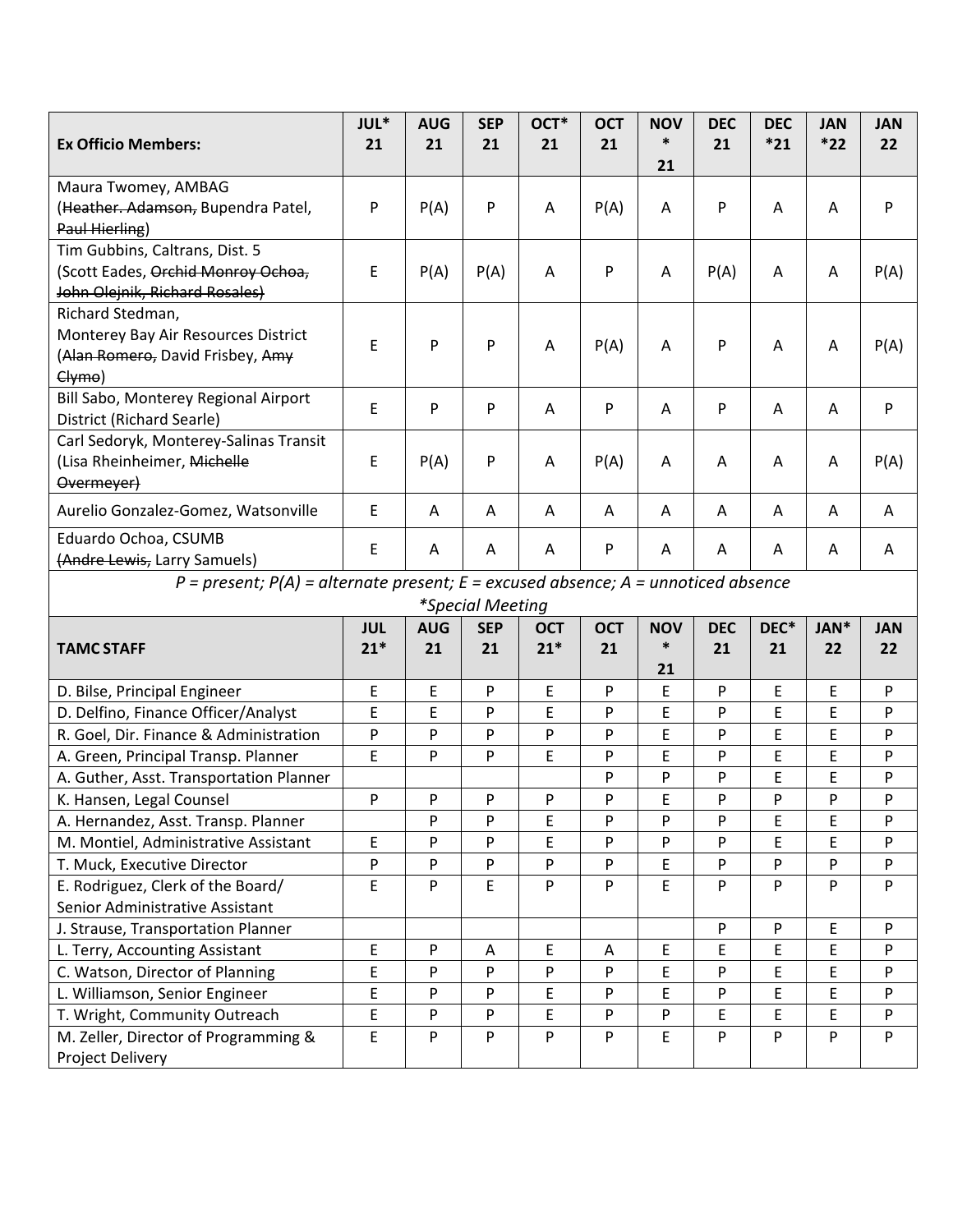### **OTHERS PRESENT**

| Norm Groot            | <b>Monterey County Farm</b> | <b>Gus Khouri</b>    | <b>Khouri Consulting</b> |  |
|-----------------------|-----------------------------|----------------------|--------------------------|--|
|                       | Bureau                      |                      |                          |  |
| Amelia Conlen         | <b>Ecology Action</b>       | Paul Schlesinger     | Thorn Run Partners       |  |
| Gino Garcia           | <b>Ecology Action</b>       | Randell Ishii        | <b>Monterey County</b>   |  |
| Orchid Monroy Ochoa   | <b>Caltrans District 5</b>  | Enrique Saavedra     | <b>Monterey County</b>   |  |
| <b>Brianne McMinn</b> | City of Marina              | <b>Butch Lindley</b> | South County             |  |

### **1. CALL TO ORDER**

Chair Smith called the meeting to order at 9:00 a.m. Elouise Rodriguez, Clerk of the Board, called the roll and confirmed a quorum was established. Board Member Jose Rios led the pledge of allegiance.

### **2**. **PUBLIC COMMENTS**

No public comment reported.

#### **3. CONSENT AGENDA**

**M/S/C** Lopez/Kerr/unanimous The Board approved the consent agenda as follows:

### *ADMINISTRATION and BUDGET*

- **3.1.1** Approved minutes of the Transportation Agency for Monterey County, the Service Authority for Freeways and Expressways, and the Monterey County Regional Development Impact Fee Joint Powers Agency for Monterey County meeting of December 1, 2021.
- **3.1.2** Approved the Transportation Agency for Monterey County Board Special Meeting draft minutes of December 15, 2021, and January 12, 2022.
- **3.1.3** Accepted the list of checks written for the month of September 2021 and credit card statements for the month of November and December 2021.
- **3.1.4** Regarding Alvarez Technology Group Manage IT Services Contract Amendment #3:
	- 1. Approved and authorized the Executive Director to execute contract amendment #3 with Alvarez Technology Group for the Agency's managed IT services contract to increase the budget by \$18,870 for a total not-to-exceed amount of \$195,070 over the remaining term of the agreement ending December 31, 2024, to cover maintenance and security services for recently purchased Agency laptops not covered under the original agreement, pending Agency Counsel approval;
	- 2. Authorized the use of funds from the approved budget for this project;
	- 3. Found that this amendment is justified as a sole source due to the efficiencies that support award to the existing consultant as a logical follow-on to work already in progress under a competitively awarded contract; and
	- 4. Authorized the Executive Director to take such other further actions as may be necessary to fulfill the intent of the contract, including approvals of future modifications or amendments that do not significantly alter the scope of work, or change the approved contract term or amount.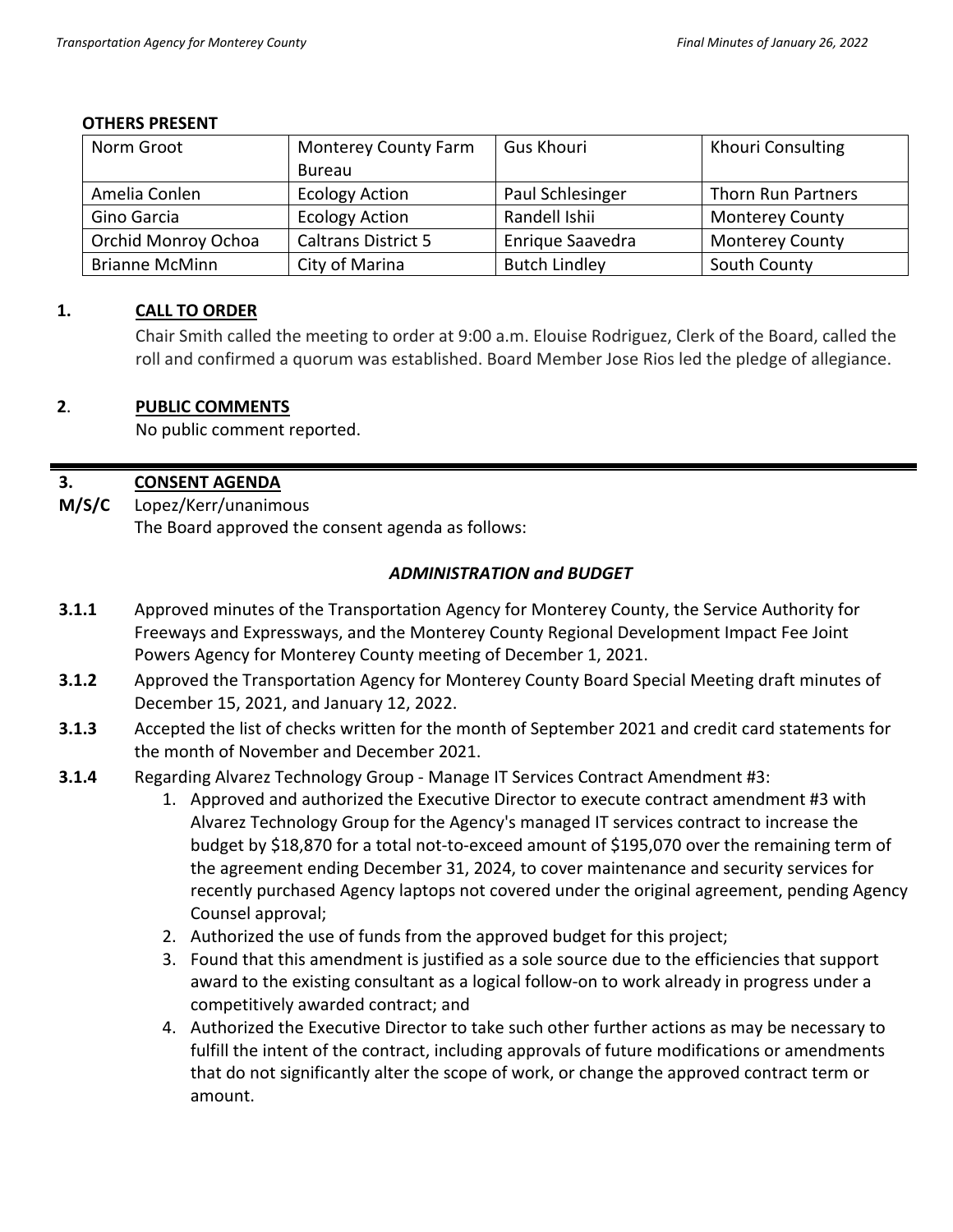**3.1.5** Adopted revisions to attached Agency Conflict of Interest Code.

### *BICYCLE, PEDESTRIAN, TRANSIT and SOCIAL SERVICES*

- **3.2.1** Ratified the Executive Committee action to approve the Agency's additional contribution of \$28,000 to the Federal Highways Administration (FHWA) for the Federal Lands Access Program scoping review of the Fort Ord Regional Trails and Greenway project.
- **3.2.2** Regarding Clean California Grant Application:
	- 1. Authorized the Executive Director to partner with the City of Salinas as a sub-applicant to apply for Clean California Local Grant Program grant funds for the east Salinas Vibrancy and Safe Routes to School project; and
	- 2. Authorized an amount not to exceed \$150,000 in Measure X funding as a grant match.

### *PLANNING*

- **3.3.1** Received summary of environmental document review work conducted by TAMC in 2021.
- **3.3.2** Regarding Salinas Valley Safe Routes to School Plan Partner Contracts:
	- 1. Authorized the Executive Director to execute an Agreement with Ecology Action for planning activities related to the Salinas Valley Safe Routes to School Plan with Ecology Action in an amount not to exceed \$562,156 for the period beginning retroactively January 1, 2022 and ending June 30, 2024;
	- 2. Approved the use of Salinas Valley Safe Routes to School grant funding, and Measure X Safe Routes to School Program funds as approved in the FY21/22 budget; and
	- 3. Authorized the Executive Director to take such other further actions as may be necessary to fulfill the intent of the agreements, including approvals of future modifications or amendments that do not significantly alter the scope of work, or change the approved agreement term or amount.

### *PROJECT DELIVERY and PROGRAMMING*

- **3.4.1** Regarding Greenfield Bike Garage Contract:
	- 1. Approved and authorized the Executive Director to execute agreement with the City of Greenfield, subject to approval by Agency Counsel, in an amount not to exceed \$97,987 to provide Greenfield Bike Garage programming and Mobile Repair Workshops for the period ending December 31, 2024;
	- 2. Approved the use of Measure X Safe Routes to School funds as approved in the FY 21/22 budget; and
	- 3. Authorized the Executive Director to take such other further actions as may be necessary to fulfill the intent of the agreement, including approvals of future modifications or amendments that do not significantly alter the scope of work, or change the approved agreement term or amount.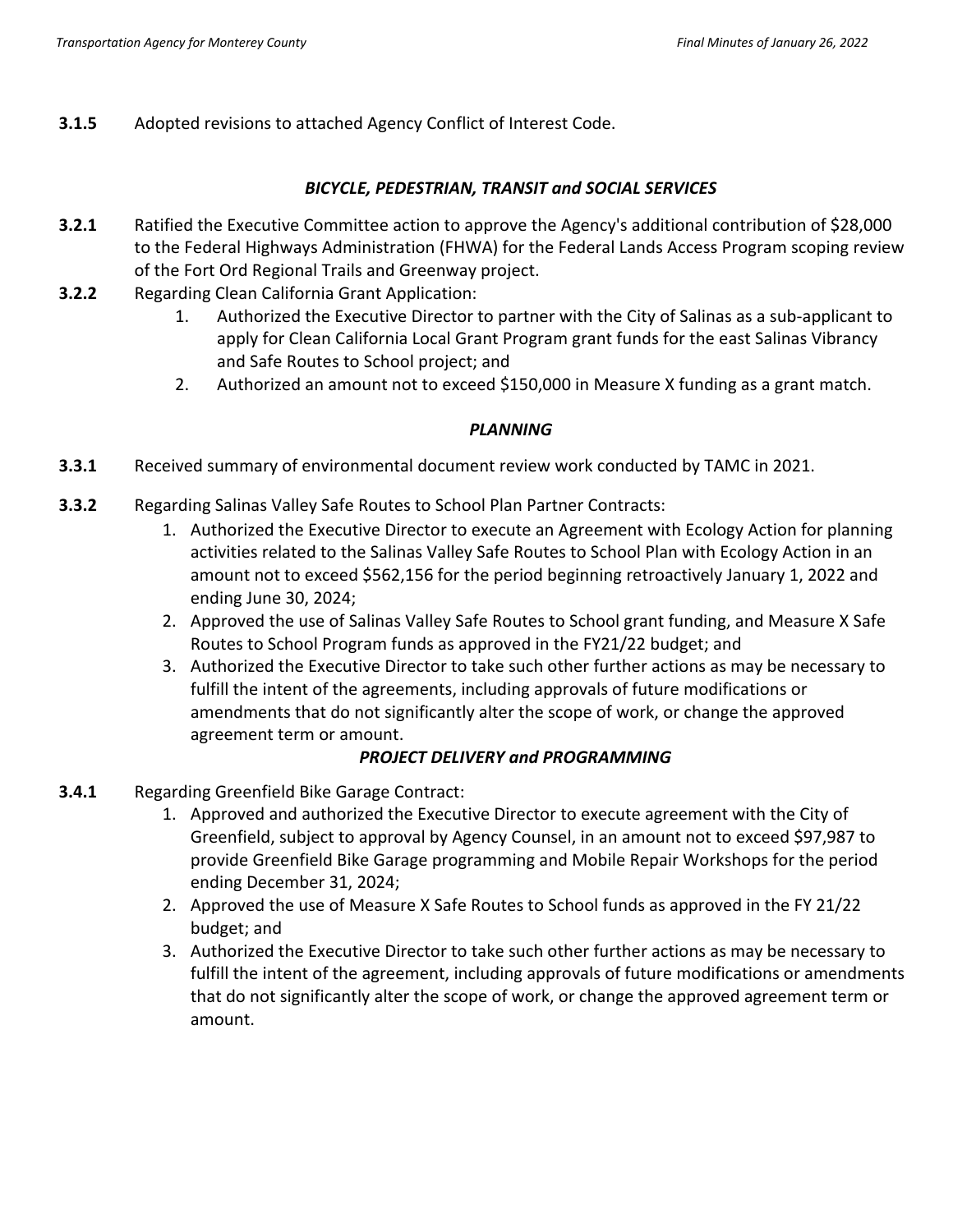- **3.4.2** Approved and authorized the Executive Director to enter into a Measure X Funding Agreement with Monterey-Salinas Transit, subject to approval by Agency Counsel, for an amount not to exceed \$5,000,000, to support the Plans, Specifications, & Estimates/Final Design (PS&E) Phase for the SURF! Busway project.
- **3.4.3** Approved and authorized the Executive Director to enter into a Cooperative Agreement with Caltrans to allow the expenditure of \$1,317,000 of Regional Measure X funds as a match to the \$2,989,000 State Highway Operations and Protection Program (SHOPP) Minor funds for operational improvements along northbound US 101 in Monterey County.
- **3.4.4** Regarding Pavement Management Program Update:
	- 1. Authorized the Executive Director to enter into reimbursement agreements with local agencies for the Transportation Agency to procure professional and technical services for pavement management program updates on their behalf, subject to the review and approval of Agency counsel; and
	- 2. Approved the release of a Request for Proposals for consultant services for a pavement management program update to assess pavement conditions of collector and arterial roads of participating jurisdictions, as well as additional pavement management program services, subject to the review and approval of Agency counsel.
- **3.4.5** Regarding Safe Routes to School Education Contract:
	- 1. Approved Amendment #2 to the Safe Routes to School Education Contract with Ecology Action extending the term of the Agreement from December 31, 2021 to December 31, 2022, retroactively approving a contract effective date of January 1, 2022 and adding an additional \$200,000 for a total not-to-exceed contract amount of \$720,000; and
	- 2. Authorized Executive Director to make administrative changes to the contract if such changes do not increase the Agency's net cost, subject to approval by Agency counsel.
- **3.4.6** Regarding On-Call Corridor Advisor Contract:
	- 1. Approved and authorized the Executive Director to execute a contract with PointC, LLC., subject to approval by Agency Council, in an amount not to exceed \$500,000 to provide On-Call Corridor Advisor services for US 101 South of Salinas project, State Route 68 Scenic Highway Improvement project, and other corridor projects as needed in Monterey County for a period ending June 30, 2027;
	- 2. Approved the use of Measure X funds budgeted to these projects; and
	- 3. Authorized the Executive Director to take such other further actions as may be necessary to fulfill the intent of the contract, including approvals of future modifications or amendments that do not significantly alter the scope of services, or change the approved contract term or amount, subject to approval by Agency Counsel.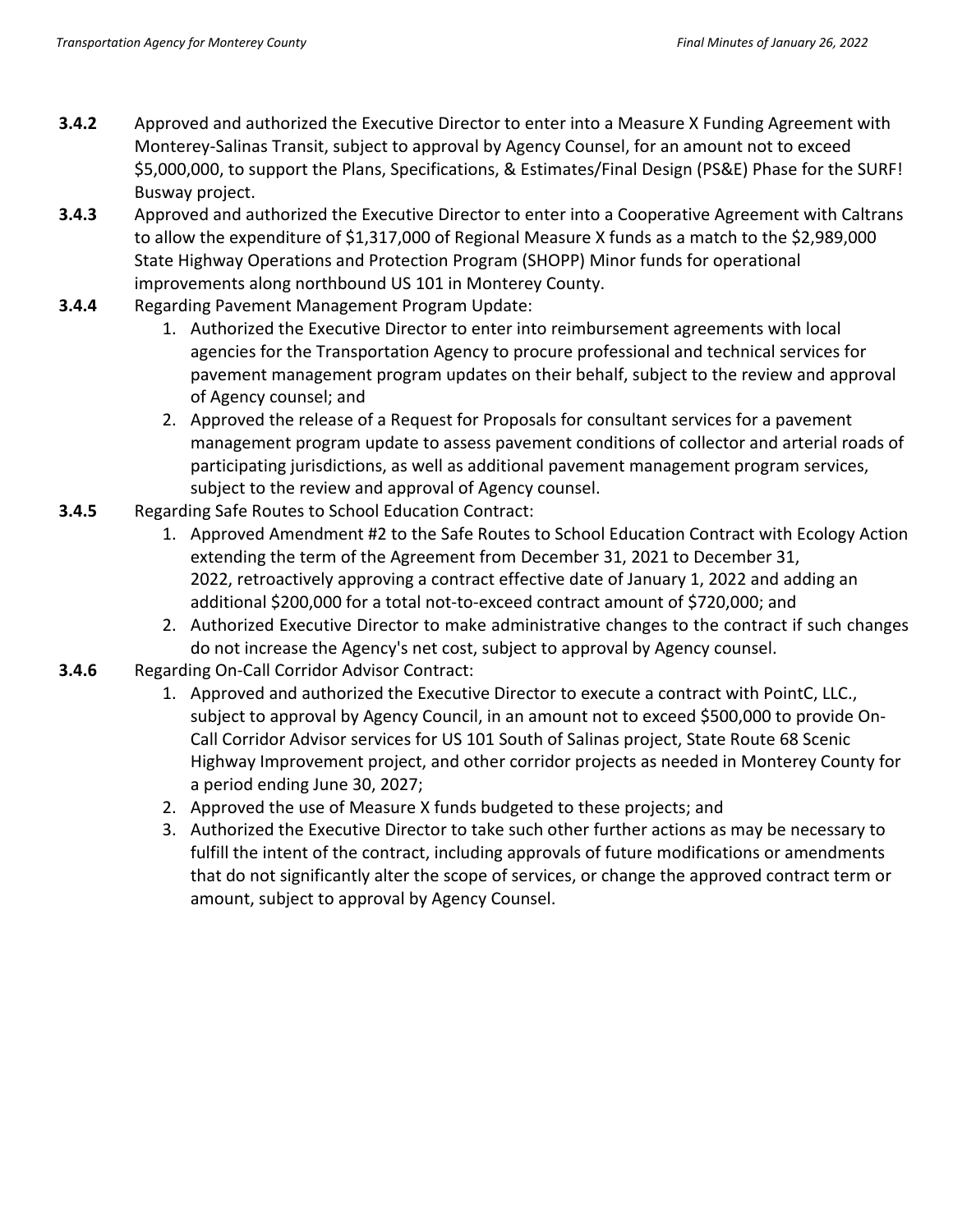### *RAIL PROGRAM*

- **3.5.1** Regarding Caltrain Design Review Agreement, Amendment 2:
	- 1. Approved and authorized the Executive Director to execute agreement amendment #2 with the Peninsula Joint Powers Board (Caltrain) in an amount not to exceed \$50,000 for a total agreement amount of \$99,970, to review designs in support of the Rail Extension to Monterey County project;
	- 2. Authorized the use of Regional Surface Transportation Fund monies budgeted for this project for the agreement;
	- 3. Approved a sole source finding; and
	- 4. Authorized the Executive Director to take such other further actions as may be necessary to fulfill the intent of the agreement, including approvals of future modifications or amendments that do not significantly alter the scope of work, or change the approved agreement term or amount.
- **3.5.2** Regarding Monterey County Rail Extension Union Pacific Property Acquisition Consultant Services:
	- 1. Approved and authorized the Executive Director to execute a contract with Bender Rosenthal Incorporated for right-of-way property acquisition, appraisal and legal services for an amount not-to-exceed \$168,759 for the period ending December 31, 2024, pending Agency Counsel approval;
	- 2. Approved the use of budgeted Traffic Congestion Relief Program funds; and
	- 3. Authorized the Executive Director to take other such further actions as may be necessary to fulfill the intent of the contract, including approvals of future modifications or amendments that do not significantly alter the scope of work, or change the approved contract term or amount.
- **3.5.3** Appointed Mayor Dave Potter and Mayor Mike LeBarre as representatives to the Coast Rail Coordinating Council Policy Committee.

# *REGIONAL DEVELOPMENT IMPACT FEE*

**3.6.1** Accepted the Regional Development Impact Fee Joint Powers Agency's audit report for fiscal year ending June 30, 2021.

# *COMMITTEE MINUTES AND CORRESPONDENCE*

- **3.7.1** Accepted draft minutes from Transportation Agency committees:
	- Executive Committee draft minutes of January 5, 2022
	- Rail Policy Committee draft minutes of January 10, 2021
	- Bicycle and Pedestrian Facilities Advisory Committee draft minutes of January 5, 2022
	- Technical Advisory Committee draft minutes of January 6, 2022
	- Excellent Transportation Oversight Committee No meeting
- **3.7.2** Received Transportation Agency for Monterey County correspondence for January 2022.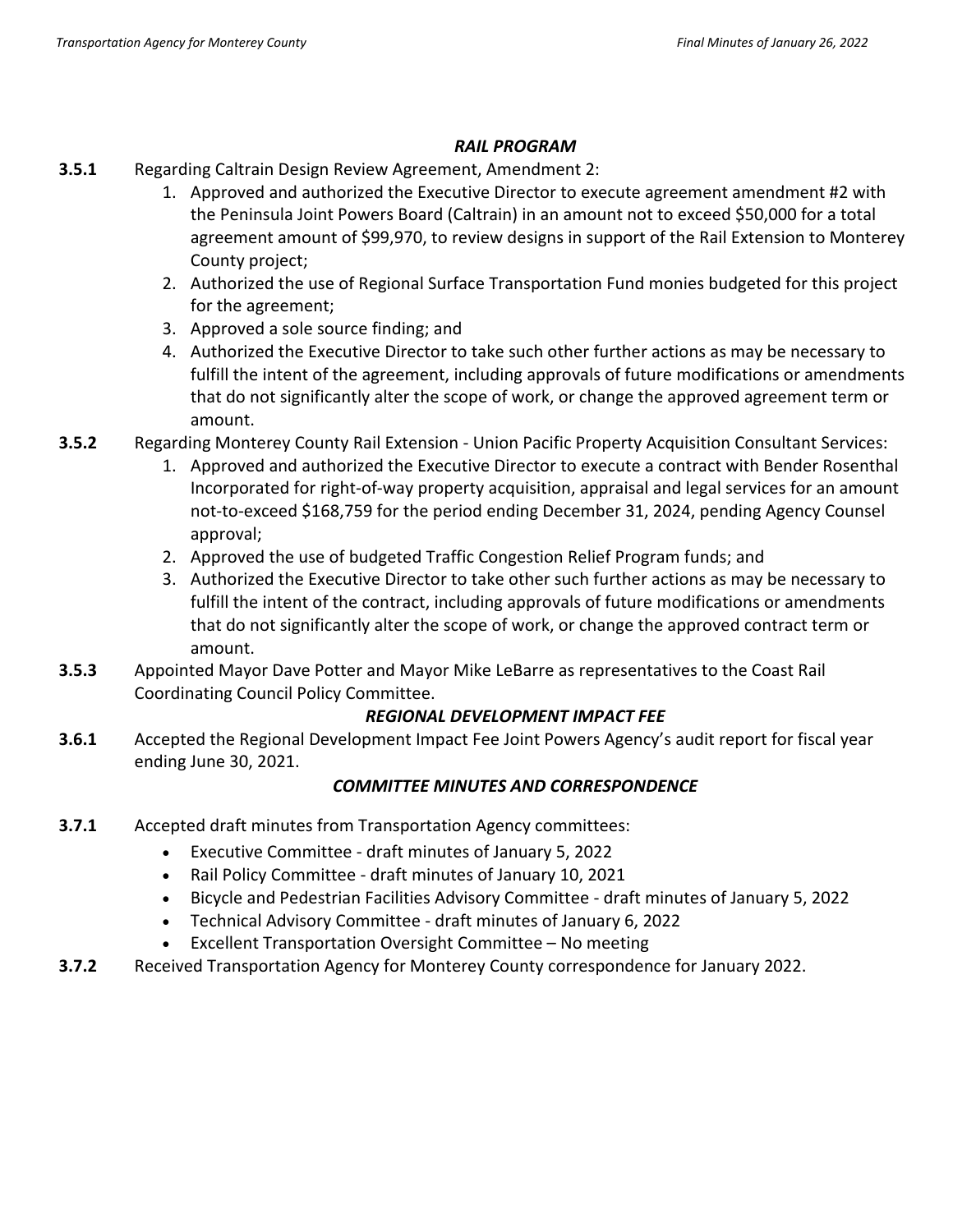### **4. EMPLOYEE OF THE QUARTER**

The Board presented Transportation Agency Employee of the Quarter to Aaron Hernandez.

Aaron Hernandez, Assistant Transportation Planner, has been selected by his colleagues as the Employee of the Quarter for October 1 – December 31, 2021. The Agency employees recognized Aaron for his professionalism, his positive attitude, and his hard work on developing GIS tools for the US 101 and Safe Routes to School projects. They also appreciate his assistance at the TAMC office, and he has done a great job managing the environmental review documents. He also helped set up the striping plan on East Alisal for the Safe Routes to School pop-up demonstration.

### **5. ELECTION OF 2022 OFFICERS**

#### **M/S/C** Potter/Oglesby/unanimous

Adams/Alejo/unanimous

The Board of Directors of the Transportation Agency for Monterey County approved the election of the following members to serve as their officers:

- Chair, Supervisor Mary Adams, District 5
- 1st Vice, Mayor Mike LeBarre, City of King
- 2nd Vice Chair, County Representative, Supervisor Chris Lopez, District 3
- Past Chair, Councilmember Ed Smith, City of Monterey
- County Representative Wendy Root Askew, District 4
- City Representative, Mayor Kimbley Craig, City of Salinas

and

#### **M/S/C** Adams/Alejo/unanimous

The Board of Directors of the Transportation Agency for Monterey County approved the election of the following members to serve as their Executive Committee officers:

- Chair, Supervisor Mary Adams, District 5
- 1st Vice, Mayor Mike LeBarre, City of King
- 2nd Vice Chair, County Representative, Supervisor Chris Lopez, District 3
- Past Chair, Councilmember Ed Smith, City of Monterey
- County Representative Wendy Root Askew, District 4
- City Representative, Mayor Kimbley Craig, City of Salinas

Their terms begin upon their election and continue through the next election of officers at the beginning of the January 26, 2022 Board meeting.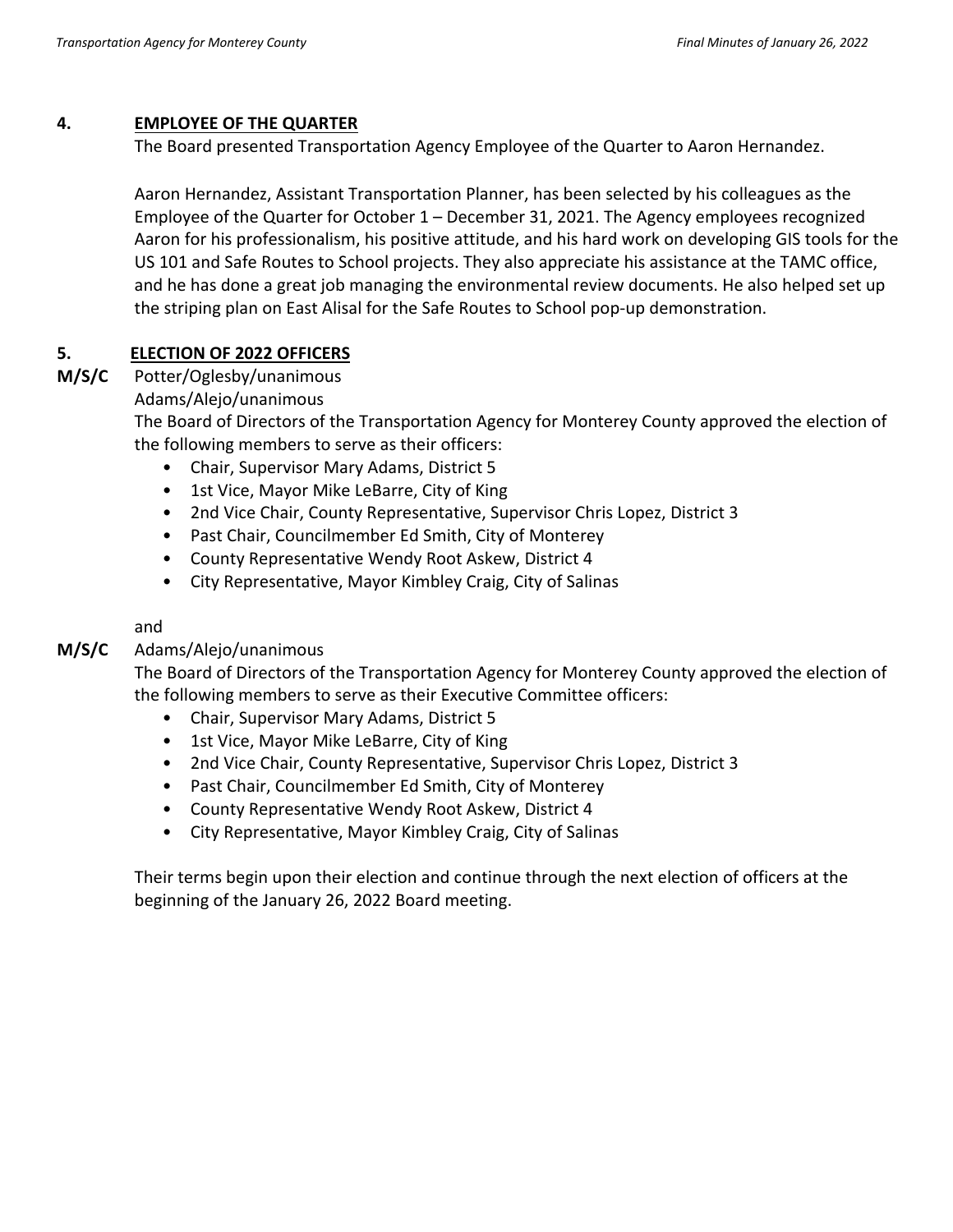### **6. DRAFT 2022 REGIONAL TRANSPORTATION PLAN PUBLIC HEARING**

The Transportation Agency's Board of Directors received presentation on the Draft 2022 Regional Transportation Plan, Chair Adams opened a public hearing on the Draft 2022 Regional Transportation Plan, no public comments were reported, and Chair Adams closed the public hearing.

Mike Zeller, Director of Programming & Project Delivery, reported that the Transportation Agency adopts a Regional Transportation Plan every four years to provide a basis for allocating state and federal funding to transportation projects in Monterey County. The next update is due by June 2022. The 2022 Plan is intended to be a technical update to the 2018 Plan, reflecting changes in revenue forecasts and updated local and regional project lists. The Agency prepares the plan in coordination with the Association of Monterey Bay Area Governments (AMBAG) to be consistent with the regional Metropolitan Transportation Plan / Sustainable Communities Strategy.

### **LEGISLATIVE UPDATE & FINAL 2022 PROGRAM**

### **M/S/C** Lopez/Askew/unanimous

The TAMC Board of Directors received update on state and federal legislative issues and adopted the final 2022 legislative program.

Christina Watson, Director of Planning, reported that each year, the Agency prepares a legislative program to guide its positions on state and federal proposals. The draft 2022 legislative program was brought to the Board in October. Ms. Watson highlighted the few changes recommended by TAMC Committees and partner agencies.

Gus Khouri, state legislative advocate, reported that the legislators reconvened on January 3, 2022. He noted that the Governor's draft budget was announced on January 10 and includes a large surplus which could result in an increase in transportation funds. He noted the deadline for bill introduction is February 18.

Paul Schlesinger, federal legislative advocate, provided a recap on the federal infrastructure authorization bill, the status of appropriations bills, and the potential for earmarks.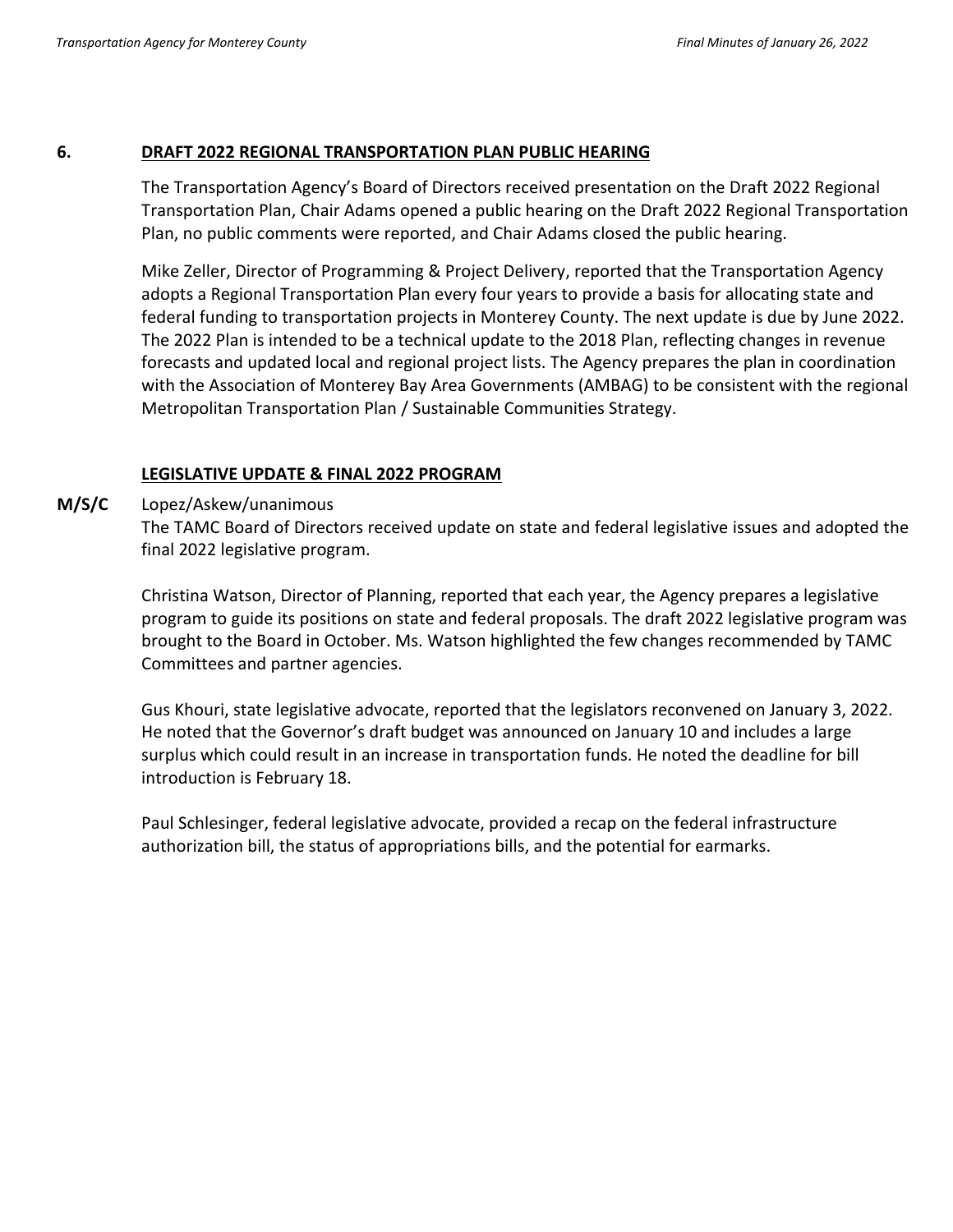### **TRANSPORTATION EXCELLENCE AWARDS**

The Transportation Agency showed its appreciation to the local community for its outstanding efforts to improve transportation in Monterey County. Staff received a total of seven nominations in the award categories of Group Special Recognition and Project.

The award honorees for the 2021 Transportation Excellence Awards are:

### INDIVIDUAL AWARD:

**Norm Groot, Executive Director of Monterey County Farm Bureau**, for his support of the South of Salinas (SOS) Traffic Safety Alliance's mission to improve traffic safety along the US 101 corridor south of Salinas. His engagement in their public outreach provided valuable feedback to help inform any short and long-term improvements along the US 101 corridor south of Salinas.

**Amelia Conlen, Transportation Planner, and Gino Garcia, Community Outreach Specialist, Ecology Action,** for going "above and beyond" to find creative and safe ways to engage the Salinas community in the Salinas Safe Routes to School Plan through the pandemic. They also led the Seaside & Marina Safe Routes to School planning process which resulted in a \$12 million Active Transportation Program

### GROUP AWARD:

grant award for the City of Seaside.

**The SOS Traffic Safety Alliance**, the grassroots effort led by volunteers who have vested interests in improving traffic safety along the US 101 corridor south of Salinas. By working with elected officials and community members, they have worked to keep this corridor as a priority project which has resulted in several short and intermediate improvements, while awaiting the Project Study Report with its potential long-term solutions.

### PROJECT AWARD:

**The City of Marina's** "Reservation Road Cold-in-Place Recycling" project, which is the city's first use of sustainable pavement recycling. Using the cold-in-place recycling method in this Measure X funded project resulted in a cost savings of \$650,000, a reduction of 79% in project greenhouse gas emissions, and an energy savings of 76%. This project was critical since Reservation Road is an integral segment of the City's downtown corridor and regional commuter traffic. Additionally, motorists will rely on Reservation Road when the Imjin Parkway Widening Project begins construction this year.

**The County of Monterey, Public Works, Facilities & Parks,** for the Measure X funded Cooper Street Pavement Rehabilitation Project in the community of Castroville. The \$500,000 project addressed the needs of Castroville residents and the traveling public by making improvements on a street that was distressed and deteriorated. Improvements included the reconstruction of ramps to meet the newest ADA standards, the installation of a new sidewalk, and restriping the markings on the road to enhance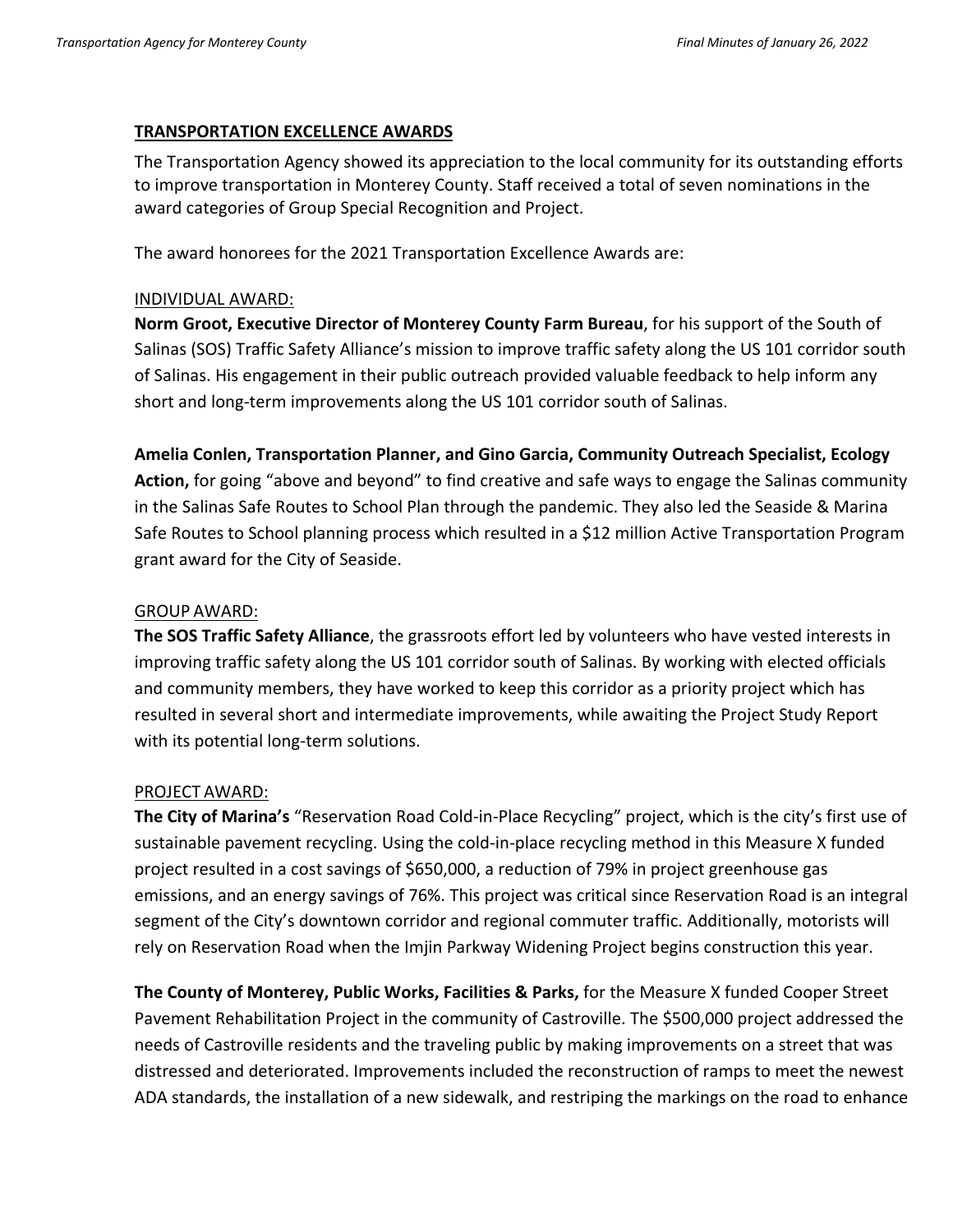pedestrian and traffic safety and provide a safer route to school for North Monterey County Middle School students.

**The City of Salinas** adopted a Vision Zero Policy in 2020 and directed staff to develop a Vision Zero Action Plan. "Vision Zero" is a strategy to eliminate all traffic fatalities and severe injuries while increasing safe, healthy, and equitable mobility for all. It is rooted in the philosophy that no loss of life due to road crashes is acceptable or inevitable and therefore sets the goal of reducing fatalities and severe injuries to zero. The Salinas Vision Zero Action Plan was a community-driven process to identify where fatal and severed injury collisions are occurring within the city and reveal emphasis areas where a higher frequency of collisions can be addressed to achieve the goal of zero fatalities and serious injuries most effectively. The Vision Zero Policy will be ongoing until the goal of zero traffic fatalities and severe injuries is achieved. The Vision Zero Action Plan is funded with a state grant, through the leveraging of Measure X funds.

**The Salinas Downtown Complete Streets** project implemented a road diet on West Alisal Street, converting a 4-lane road to a 3-lane road with buffered bike lanes, resulting in critical safety improvements to all users. Improvements include turn pockets for cars, dedicated space to separate bicyclists from vehicles, safer pedestrian crossings, traffic signal modifications, sidewalks, ADA ramps, storm drains, traffic signing, traffic striping, the installation of a fiber optic communications system for future broadband, and the coordination of Alisal Street traffic signals for improved traffic signal operations. The Salinas Downtown Complete Streets project was an element of the Salinas Downtown Vibrancy Plan and the Transportation Agency's Marina to Salinas Multimodal Corridor Plan.

### **TAMC Employee Certificate of Appreciation:**

20-Year Anniversary: Dave Delfino Debbie Hale Christina Watson

15 -Year Anniversary: Rita Goel Mike Zeller

### **Outgoing 2021 TAMC Board Chair:**

Ed Smith, Councilmember, City of Monterey